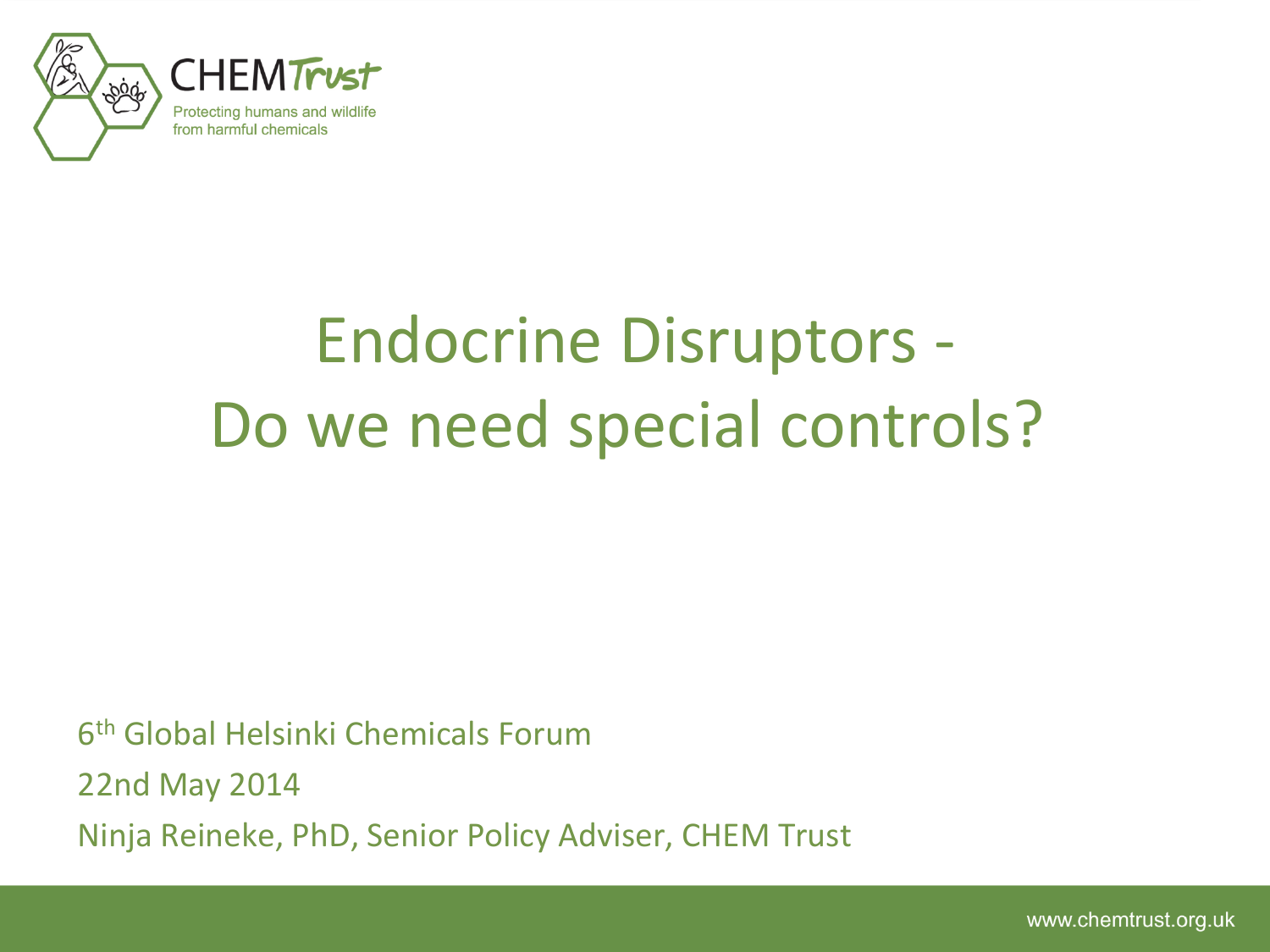

# **Part 1 Scientific Aspects**

www.chemtrust.org.uk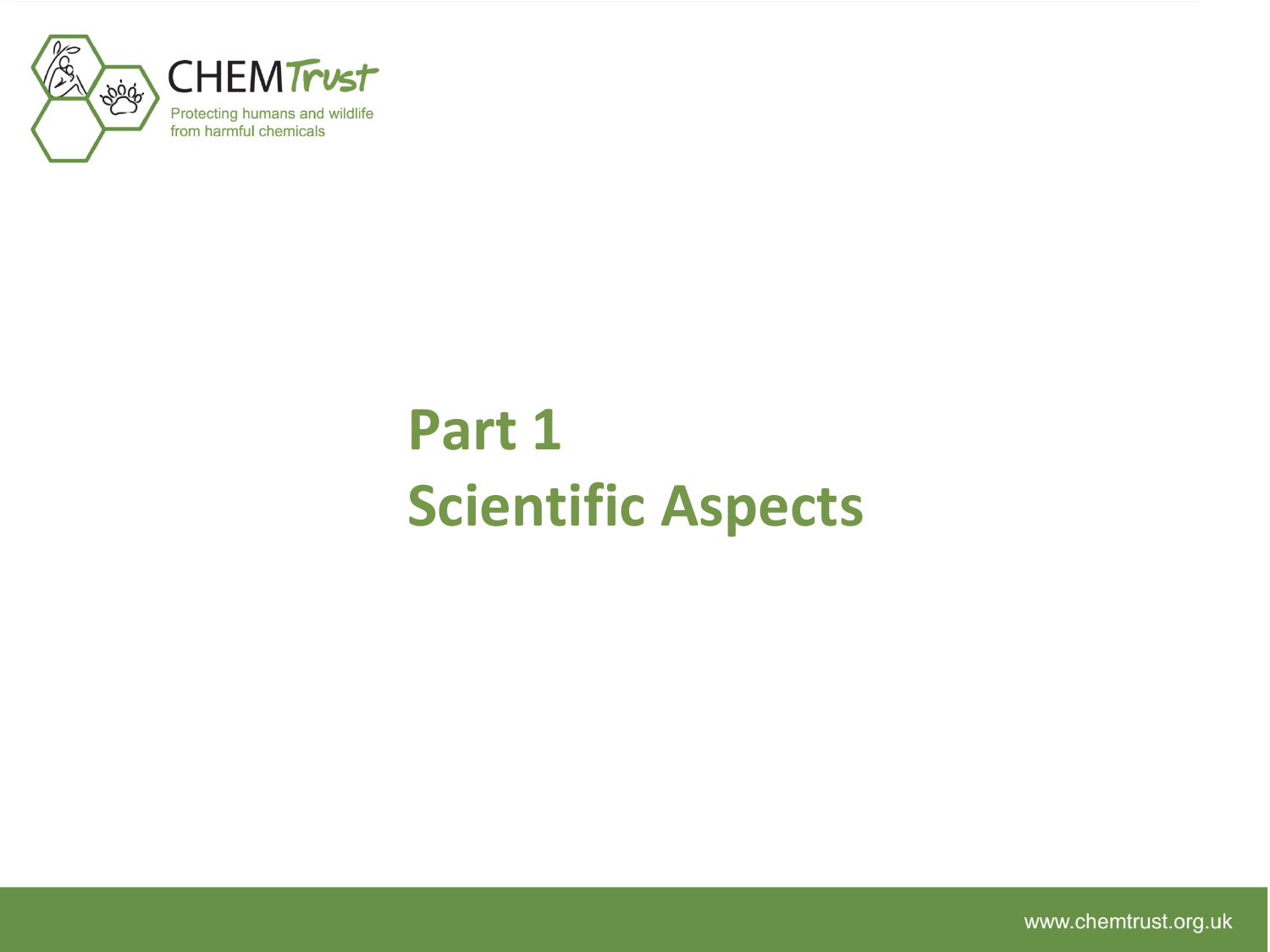

## **Effects on wildlife**



A CHEM Trust report by Gwynne Lyons

### CHEMTrust report: Males under threat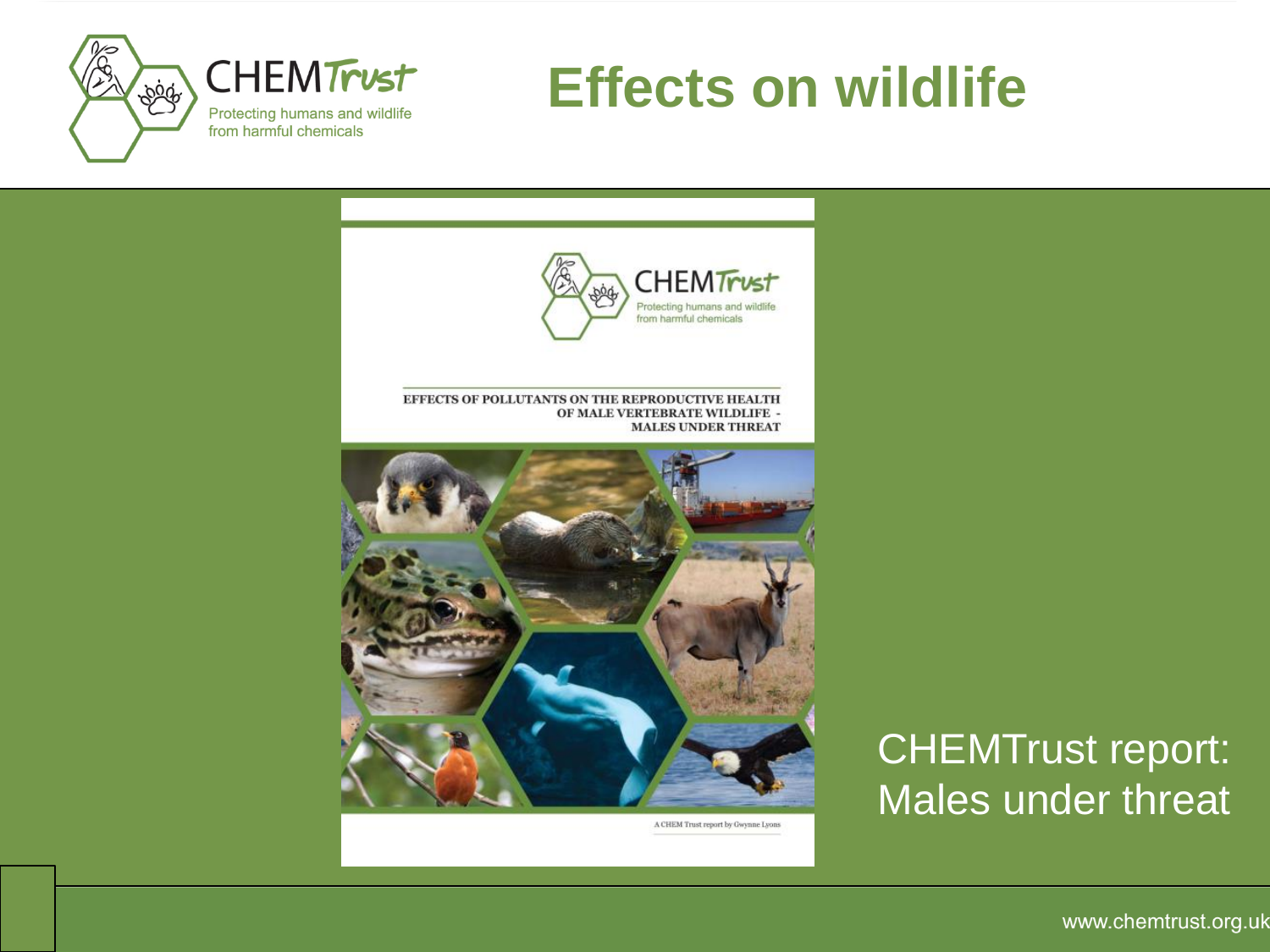

# **Concerns for human health**



Male Reproductive Health Disorders and the Potential Role of **Exposure to Environmental Chemicals** 



Written by Professor Richard Sharp<br>Commissioned by CHEM Tru

- 1) Hormone related cancers
- 2) Problems with reproduction
- 3) Birth defects of the genitals
- 4) Effects on brain development
- 5) Effects on metabolism

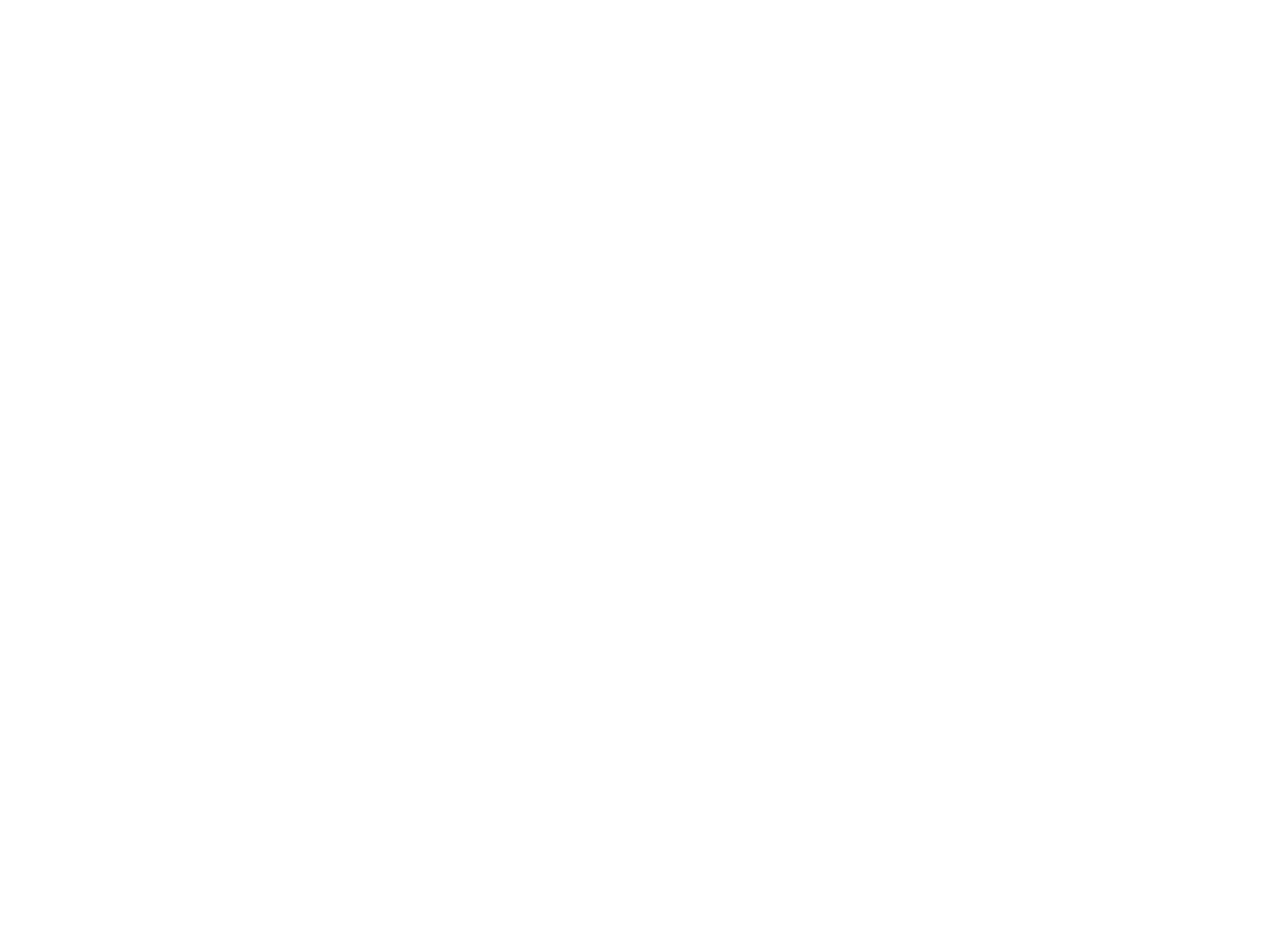

# **Closing knowledge gaps**

#### **Better screens and tests needed**

- **Thyroid and metabolic effects**
- **Adverse health trends**
- Delayed effects

#### **Epigenetic effects:** impacts for future generations

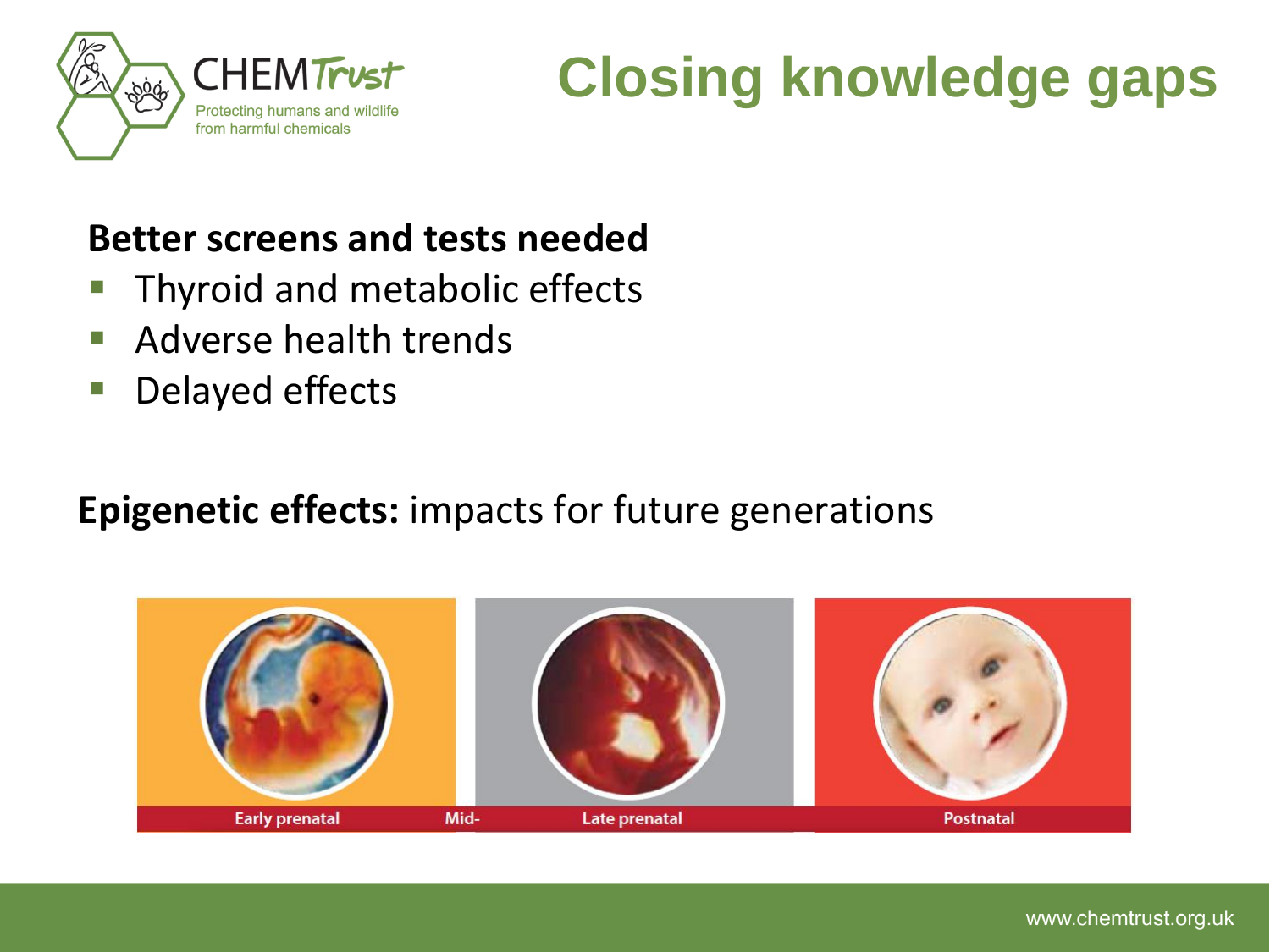

# **Part 2 Regulatory Aspects**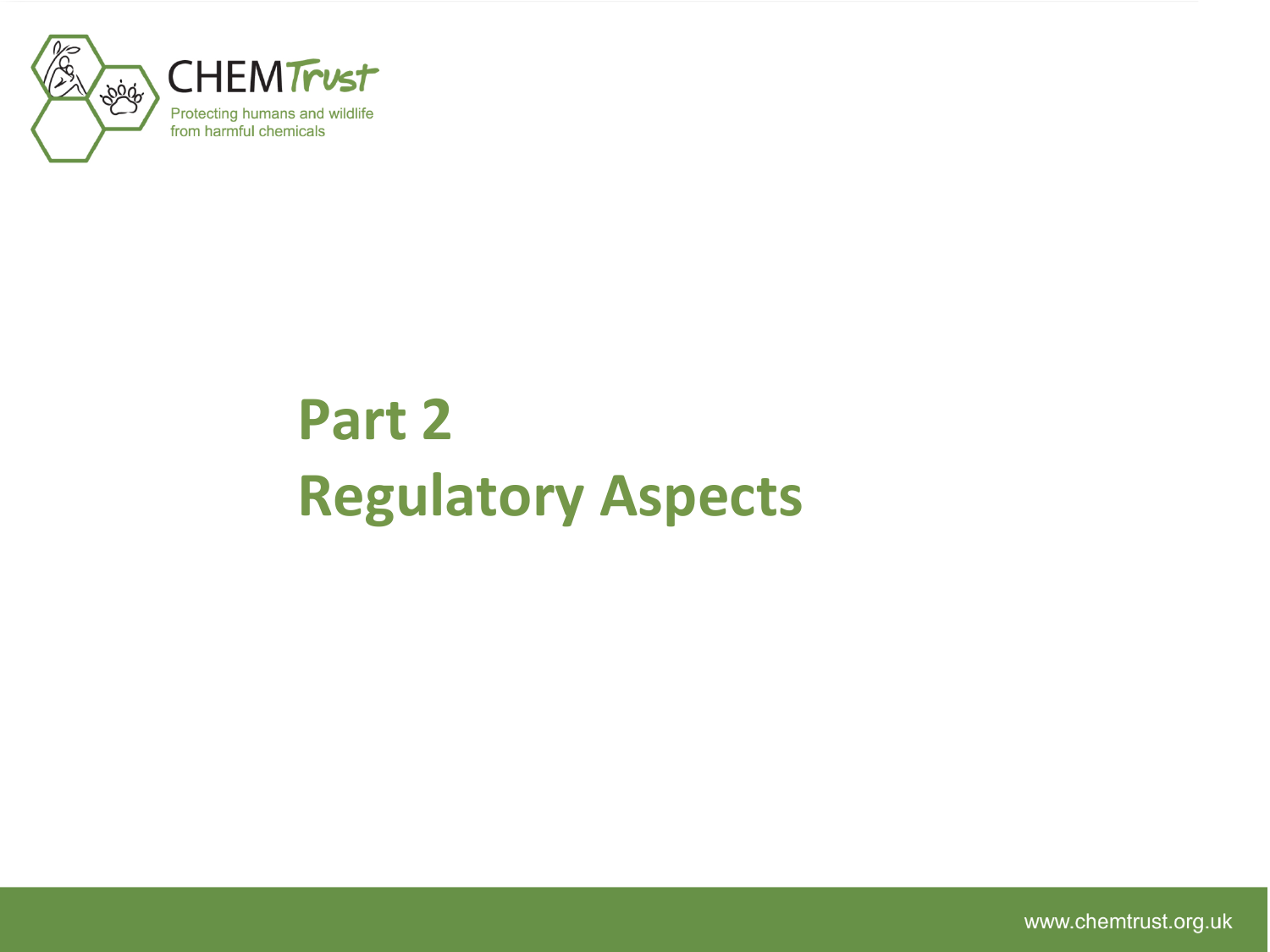

## **Categories for ED criteria**







## *potential suspected confirmed*



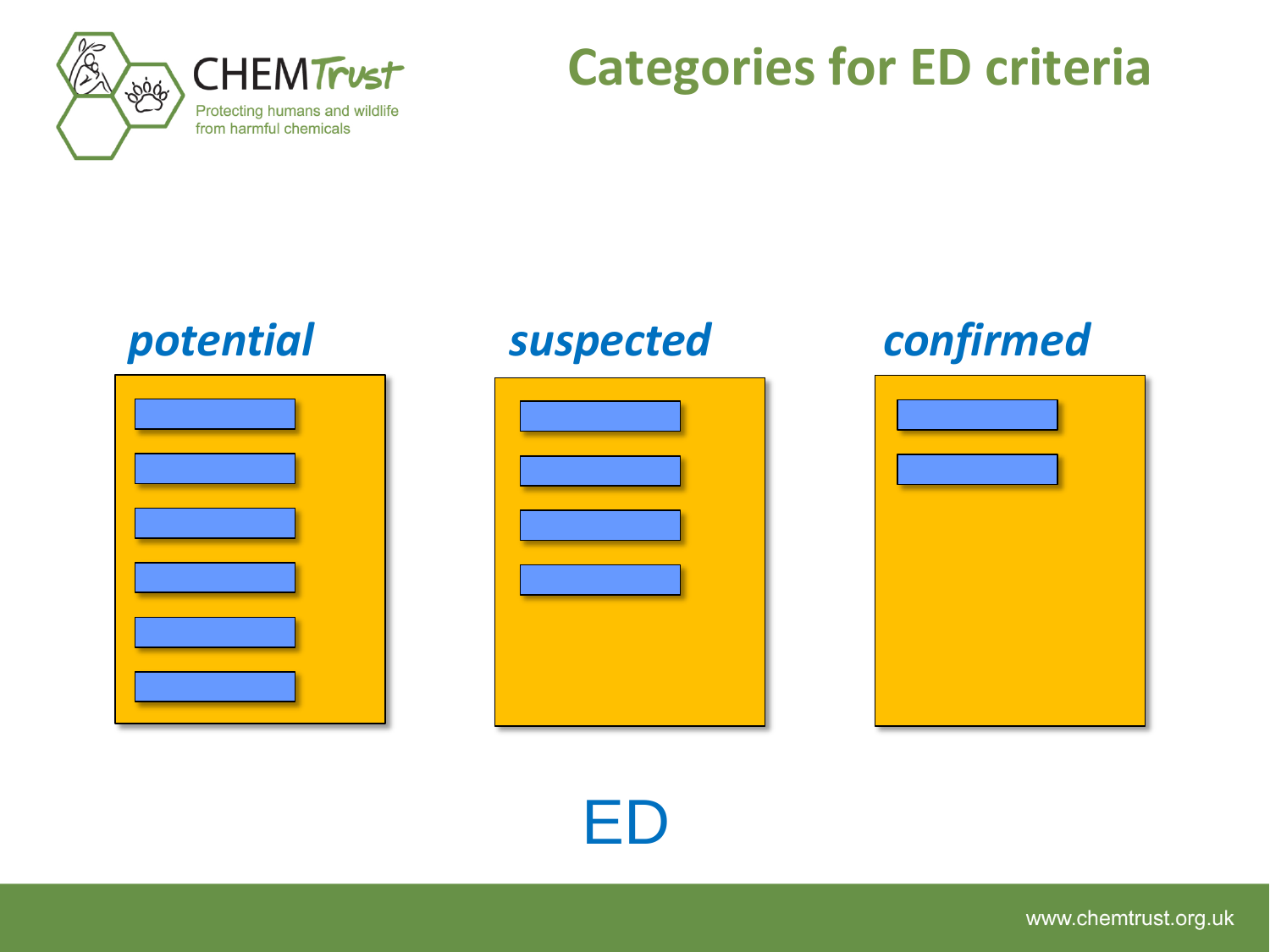

**Elements of ED criteria**

- Need to take into account all current knowledge (i.e. cover more than EATs and beyond OECD tests)
- No requirement of full knowledge of mechanism of action
- No potency cut-off as part of ED criteria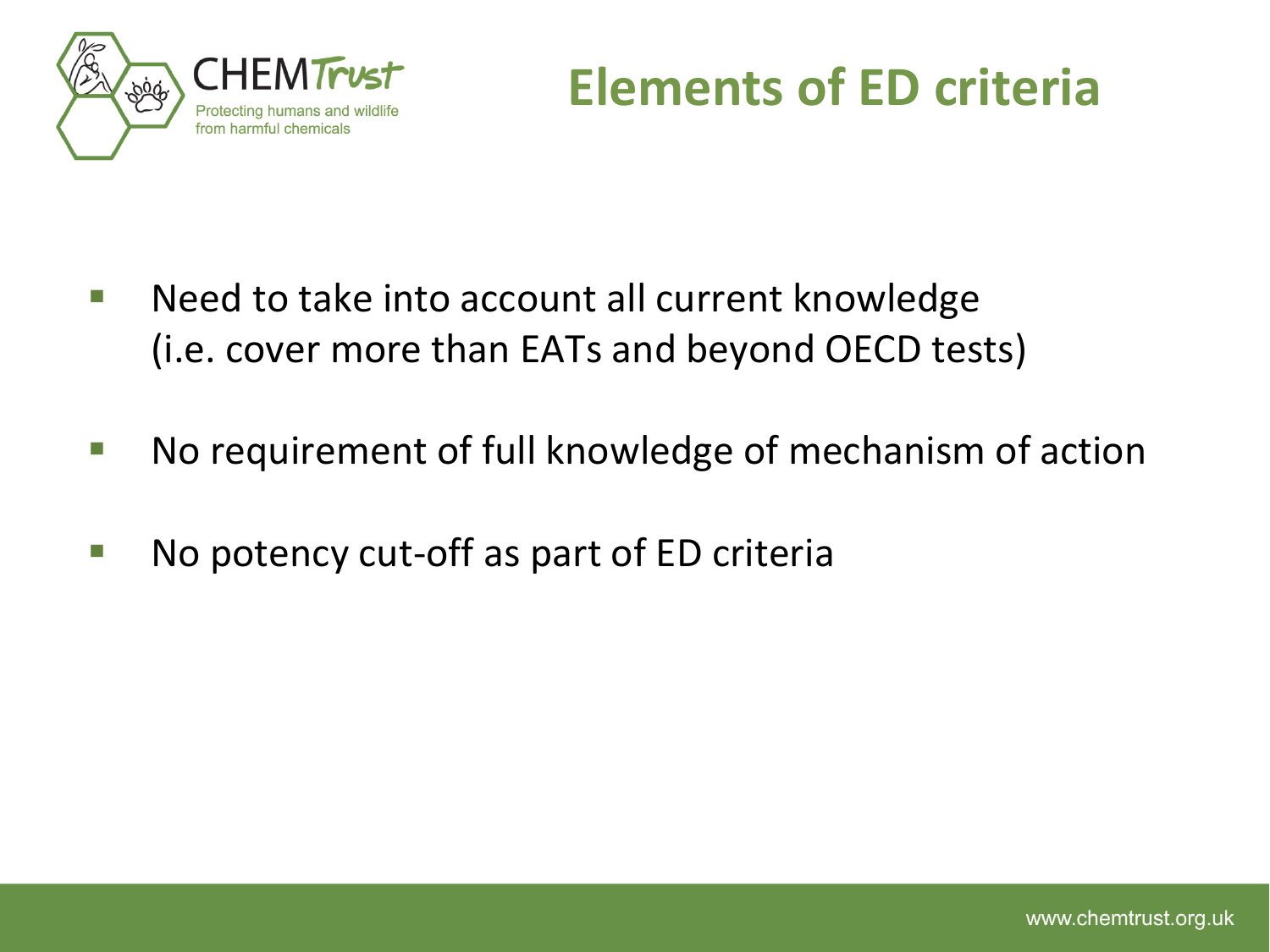

**Increased uncertainties in the assessment of EDCs**

- 1) Safe levels of exposure?
- 2) Time lag of effects of EDs
- 3) Threat for future generations
- 4) Mixture effects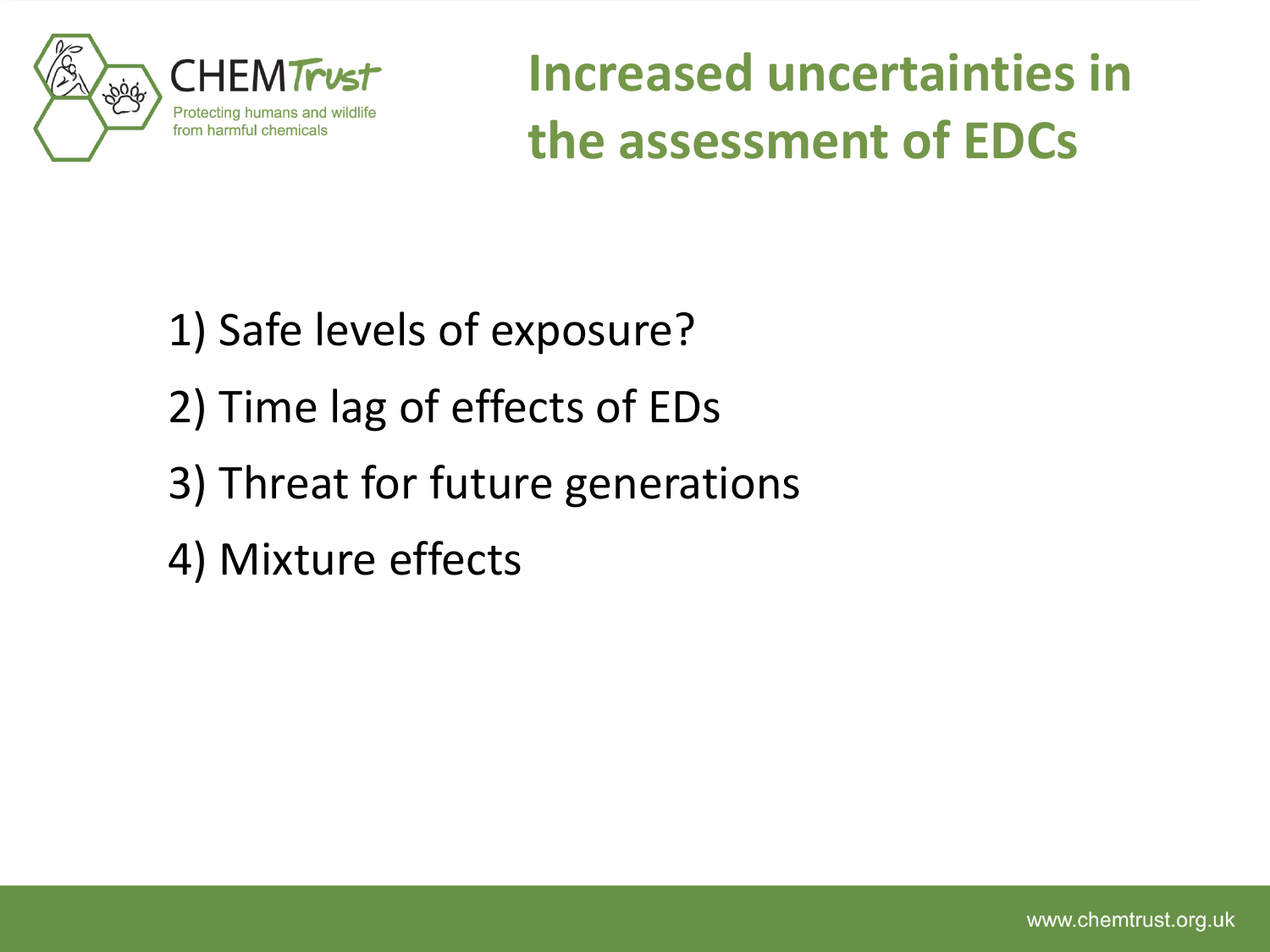

# **Part 3 Risk management**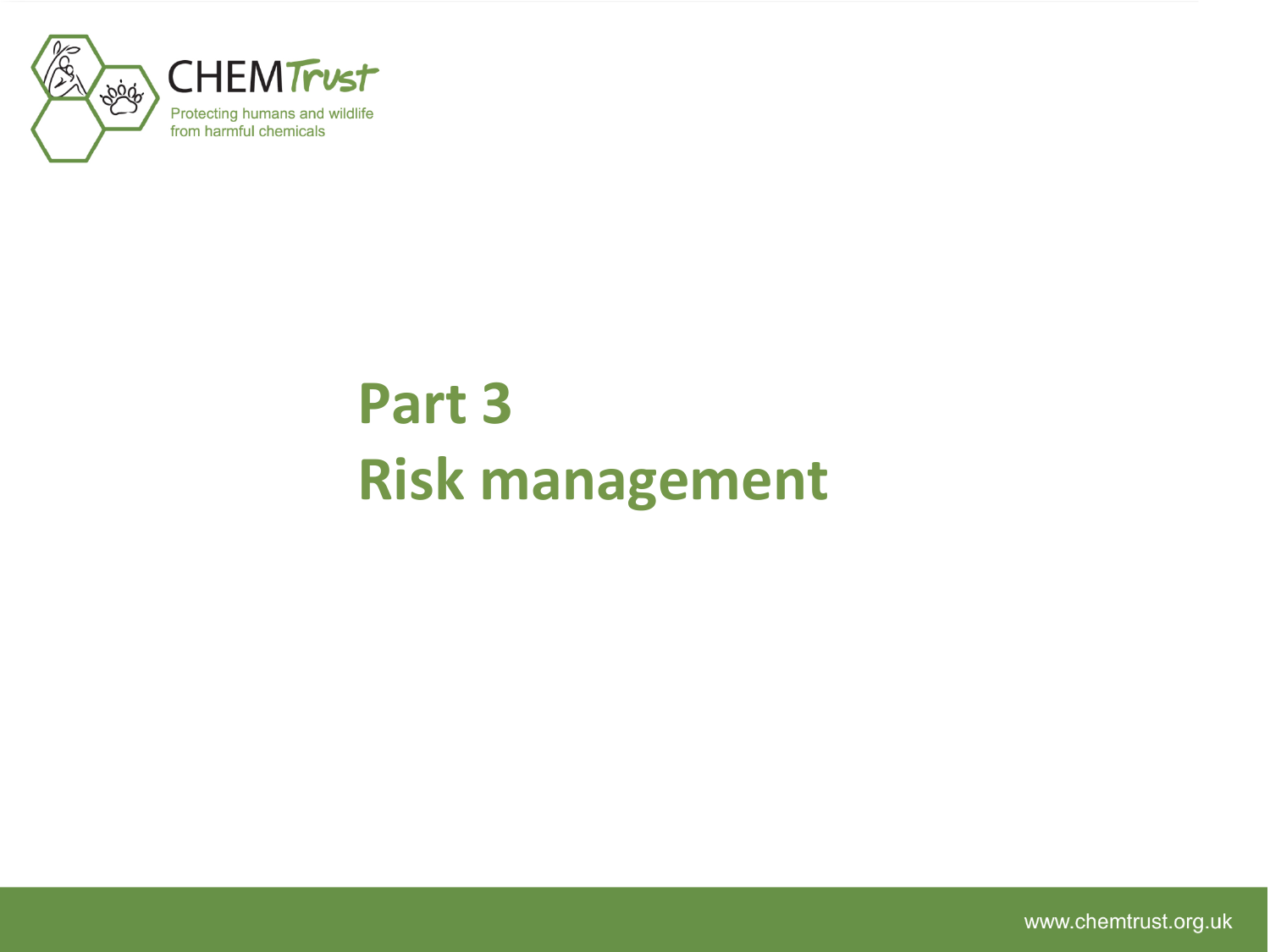

# **Further delay 2015-2016?**



www.chemtrust.org.uk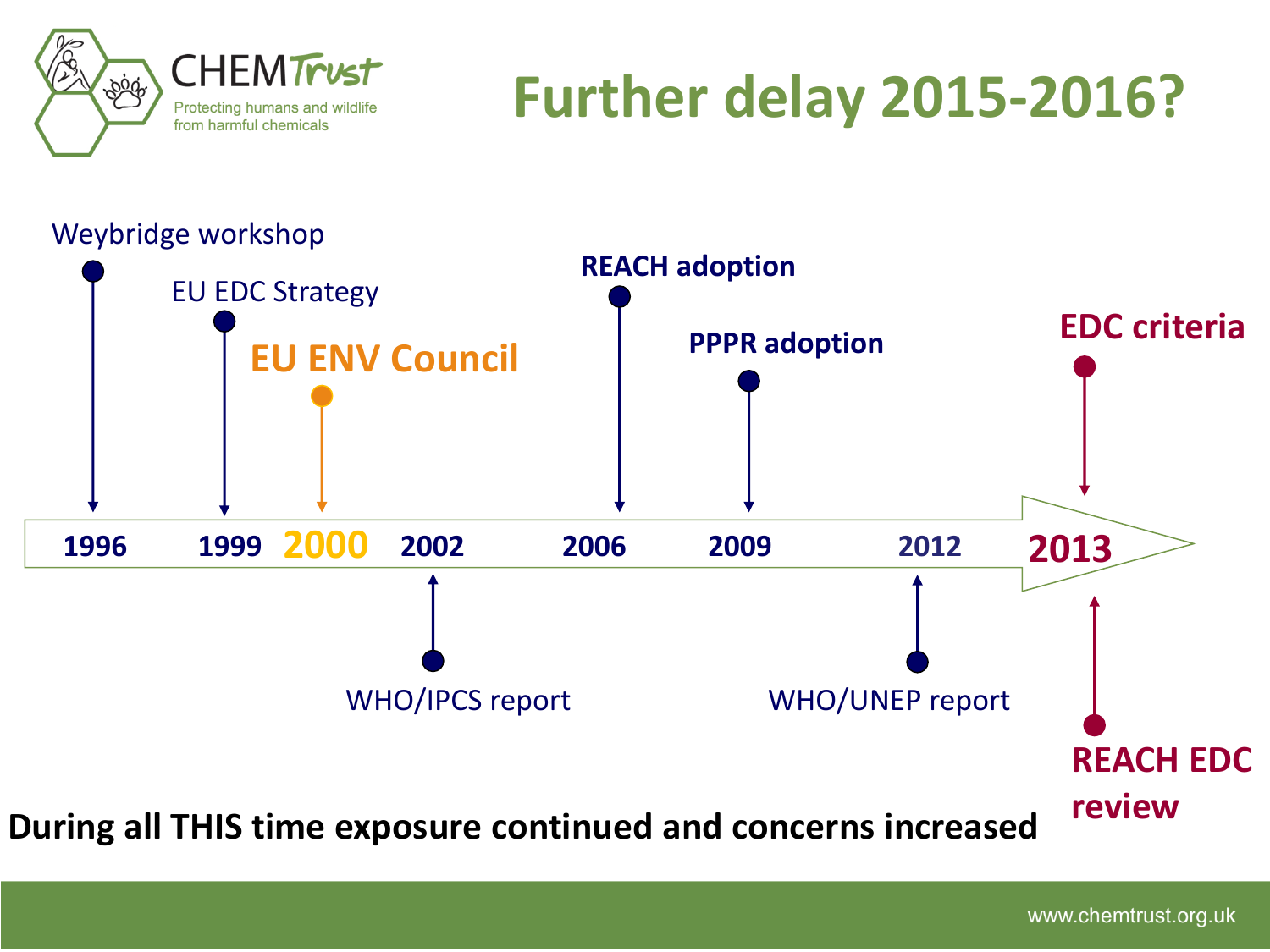

## **Risk management - policy**

3 step procedure:



- **I** Identifying EDCs (update tests and requirements)
- Regulate under specific legislation (REACH/pesticides/...)
- Address gaps in other sectors (food contact materials, medical devices…)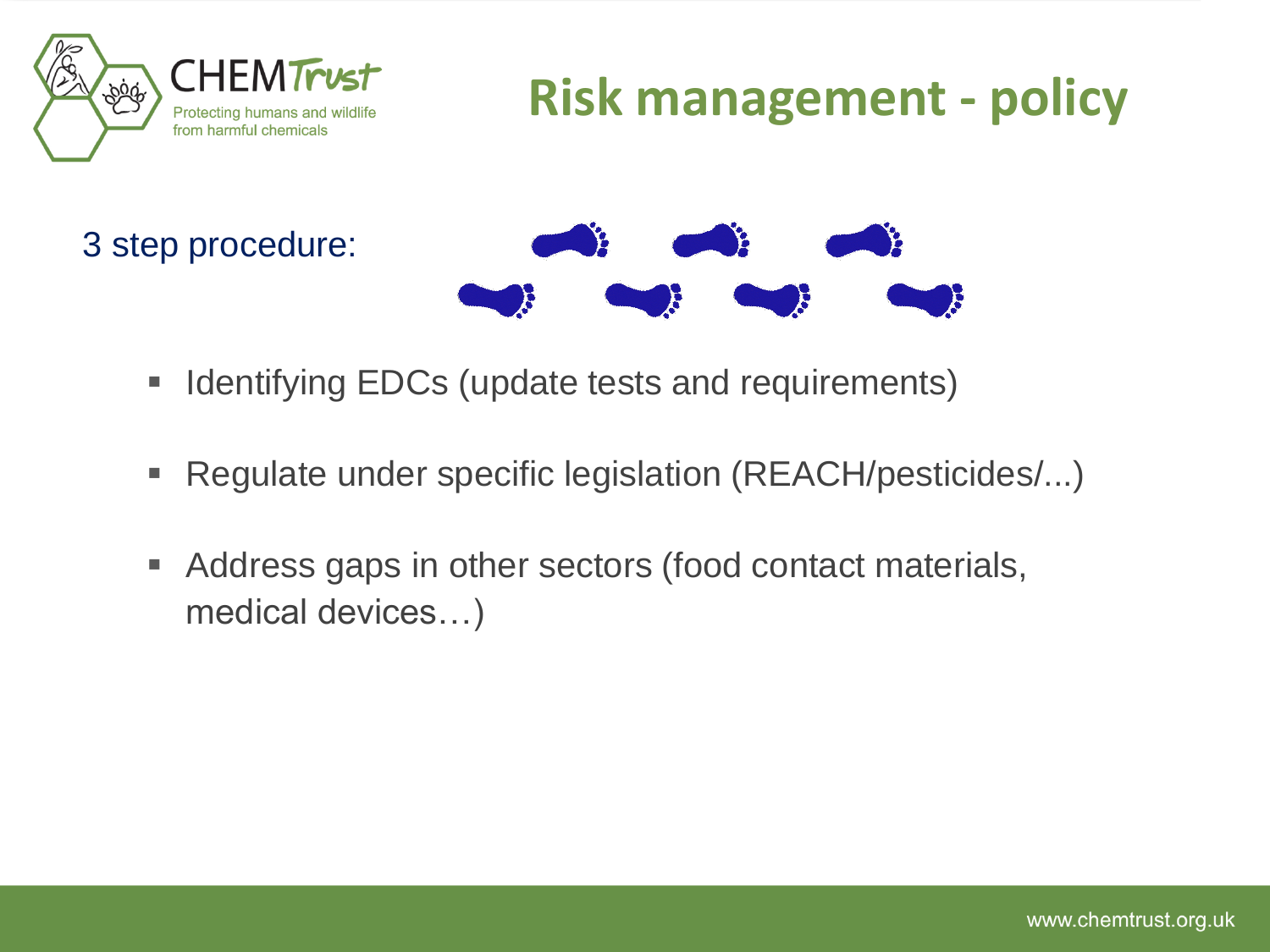CRO Forum Emerging Risks Initiative member companies:

**Allianz (II)** 











**Swiss Re** 

m,







#### **Endocrine Disruptors**

**Risk Management Options** Emerging Risk Initiative - Position Paper November 2012

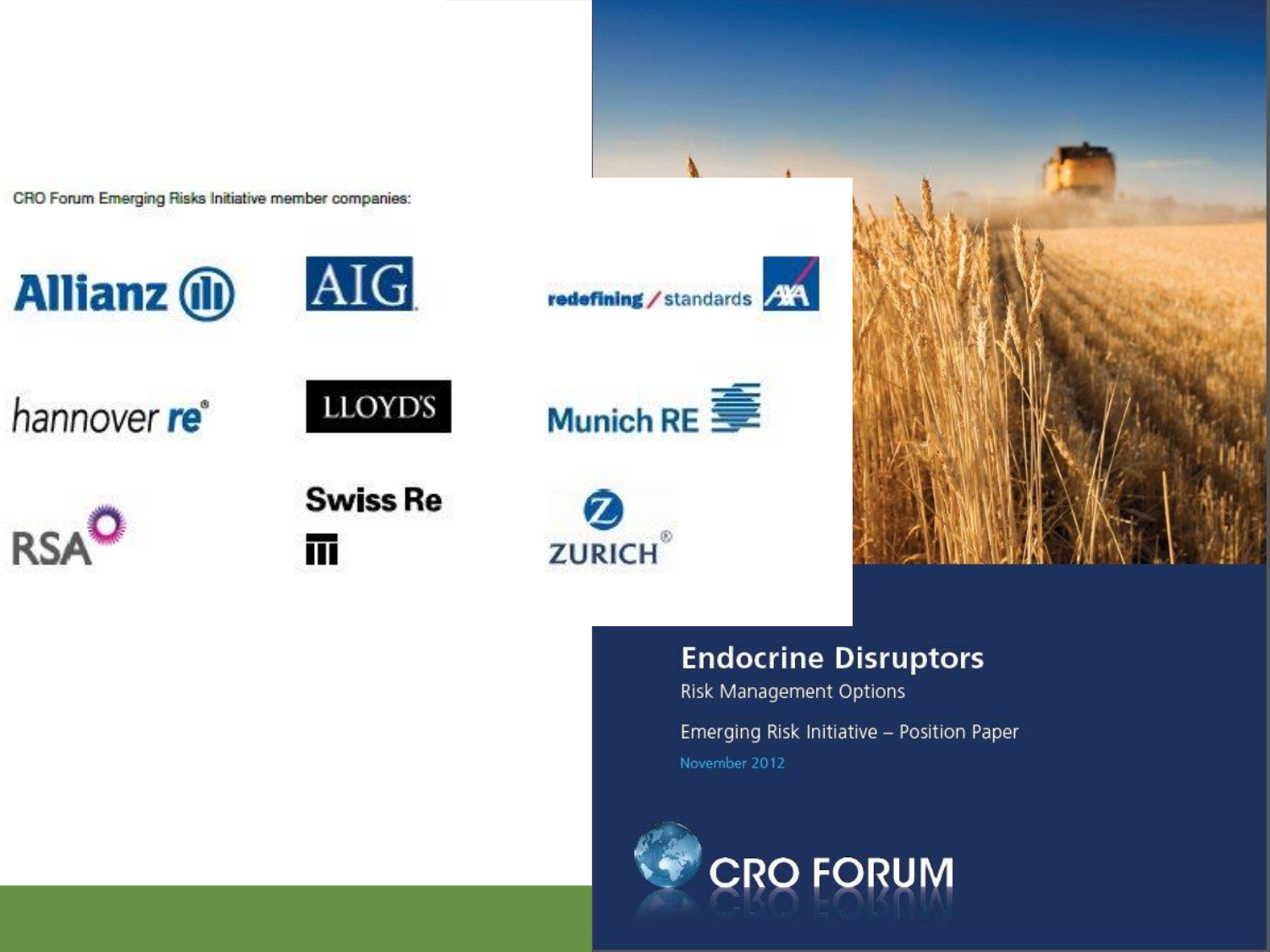# **Innovation and research**







Industry

#### Welcome to the Green Chemistry Network

The Green Chemistry Network (GCN) aims to promote awareness and facilitate education, training practice of Green Chemistry in industry, commerce, central, regional and local government, acade schools. The network was initially launched in 1998 with funding from the Royal Society of Chemis is now funded on a project-by- project basis. The GCN is a not-for-profit Company Limited by Guar (Registered in England and Wales, No: 6879262).